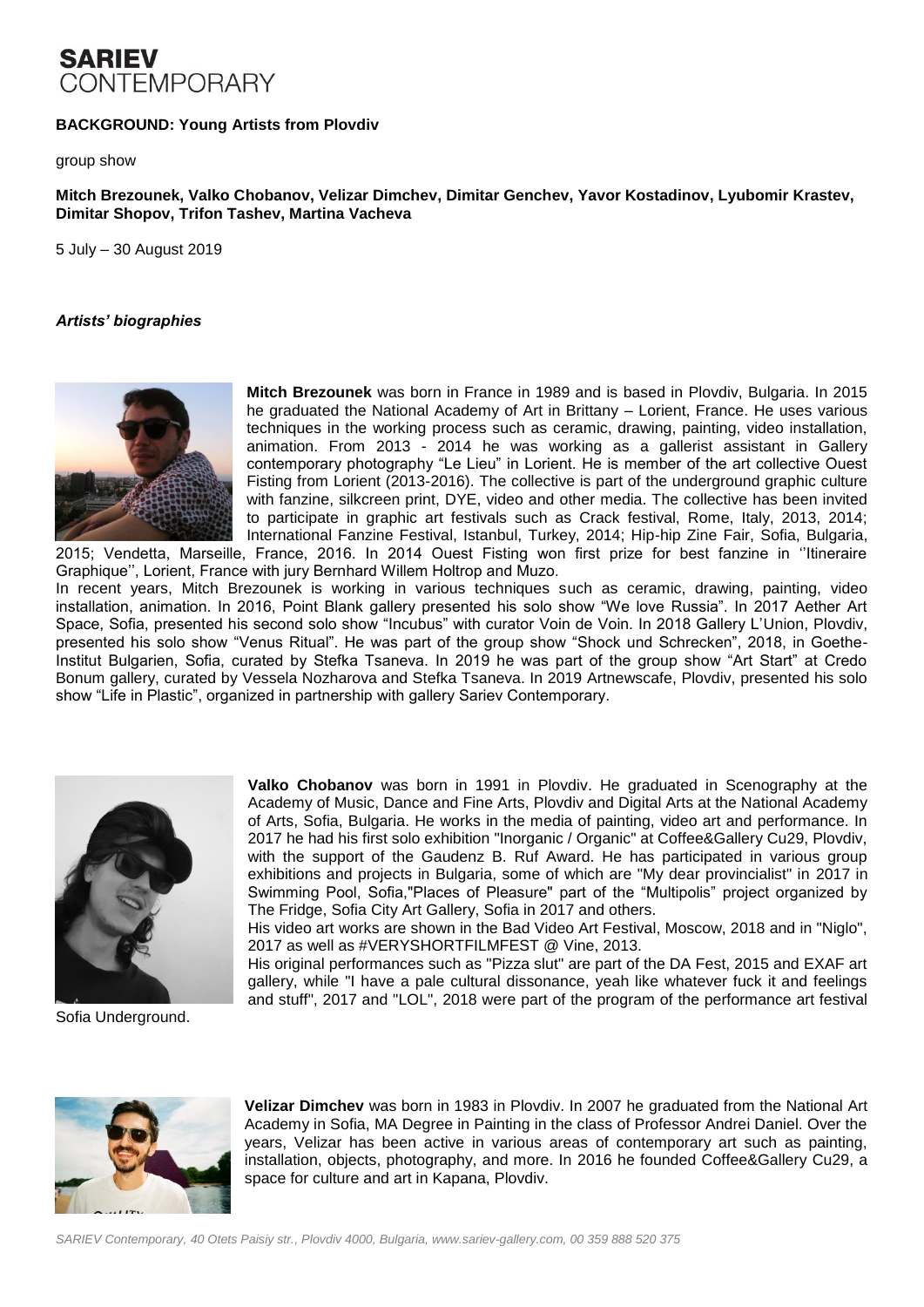# **SARIEV** CONTEMPORARY



**Dimitar Genchev** (born 1985 in Bulgaria) lives and works in Plovdiv, Bulgaria. He studied at the National Academy of Arts in Sofia, Utrecht School of the Arts (HKU) and was a resident at the Rijksakademie in Amsterdam. His works have been exhibited at Sofia City Art Gallery, Kaskadenkondensator, Liste Art fair, Basel, and Gerhard Hofland gallery, Amsterdam, among many other spaces. In 2016, Genchev's works were selected by curator Noor Mertens for the "Prospects & Concepts" section of Art Rotterdam.



**Yavor Kostadinov** was born in 1993 in Plovdiv, where he currently lives and works. In 2018 he graduated in MA in Painting at the National Academy of Arts, Sofia, in the studio of Prof. Ivaylo Mirchev. In 2015 he studied at Accademia di belle arti di Brera, Milan, Italy. He had three solo exhibitions – "Some fears", Vaska Emanouilova Gallery – branch of Sofia City Art Gallery, Sofia (2019); "Sickened but curious", Geshov Gallery, Sofia (2018) and "Temporeal", Serdika Gallery, Sofia (2018).

Some group exhibitions in which he participated were: "Beyond the Surface" – National Autumn Exhibitions in Plovdiv (2018); "Schock und Schrecken", Goethe-Institut Bulgarien, Sofia (2018); "The Conflict of Reality Part II - the youngest in Bulgarian painting and sculpture", gallery "Rayko Alexiev", Sofia (2018); Exhibition of graduates from the National Art Academy at the Bulgarian Cultural Institute – Haus Wittgenstein, Vienna, Austria (2016); Exhibition "Ancora nuovi segni" – students from the course of Professor Omar Galiani, Spazio Espositivo Antonello da Messina, Lenjano, Italy (2015).

He has received awards for young artist from national exhibitions – Gabrovo (2017), Sliven (2018), Montana (2018) and an award for painting from the Allianz Bulgaria competition in 2018; a nomination for the "Sirak Skitnik" Art Prize and an award for painting "Dimitar Dobrovich" Art Gallery, Sliven (2018); Award "Anastas Staykov" as a graduate from the National Art School "Tsanko Lavrenov" (2012).

His works are part of the collections of "Hristo Tsokev" Art Gallery, Gabrovo; "Dimitar Dobrovich" Art Gallery, Sliven; "Kiril Petrov" Art Gallery, Montana; Corporate Collection of Allianz Bulgaria, Sofia.



**Lyubomir Krastev** was born in 1983 in Ruse, lives and works in Plovdiv. In 2008 she graduated in Graphics at the Academy of Music, Dance and Fine Arts, Plovdiv. Some of his solo exhibitions include "The Industrial Temple", NIGHT / Plovdiv (2016); "Forcing Up the Choice", National Autumn Exhibitions in Plovdiv (2013), Art Alley Gallery, Sofia (2011); Autograph Gallery, Plovdiv (2008) and others. Among his participations in group exhibitions, competitions and curatorial projects can be mentioned: "Generation between Enthusiasm and Destruction", curatorial project by Albena Mihaylova-Benji, presented by AM Contemporary as special guest of LISTE, Art Fair Basel (2019); "Tractatus Locus - Space in Contemporary Art", curatorial project by Christina Schrei at the Bulgarian Cultural Institute – Haus Wittgenstein, Vienna, Austria (2017); "New Acquisitions 2010 - 2011", Sofia City Art Gallery, Sofia, Bulgaria (2012); The Fifth Beijing International Art Biennale. Fusion - International Contemporary Intaglo Print Inviation Exhibition, China

(2012). In 2016 Krastev is a Beneficiary of the Gaudenz B. Ruf Award Support Programme. In 2010 and 2015, he is a visiting artist in the resident program of International Artist Village, Guangzhou, China; in 2012 he received a prize for the National Allianz Competition, Plovdiv; in 2009 was awarded at the National Competition for Young Artists, Critics and Curators, Sofia, Bulgaria.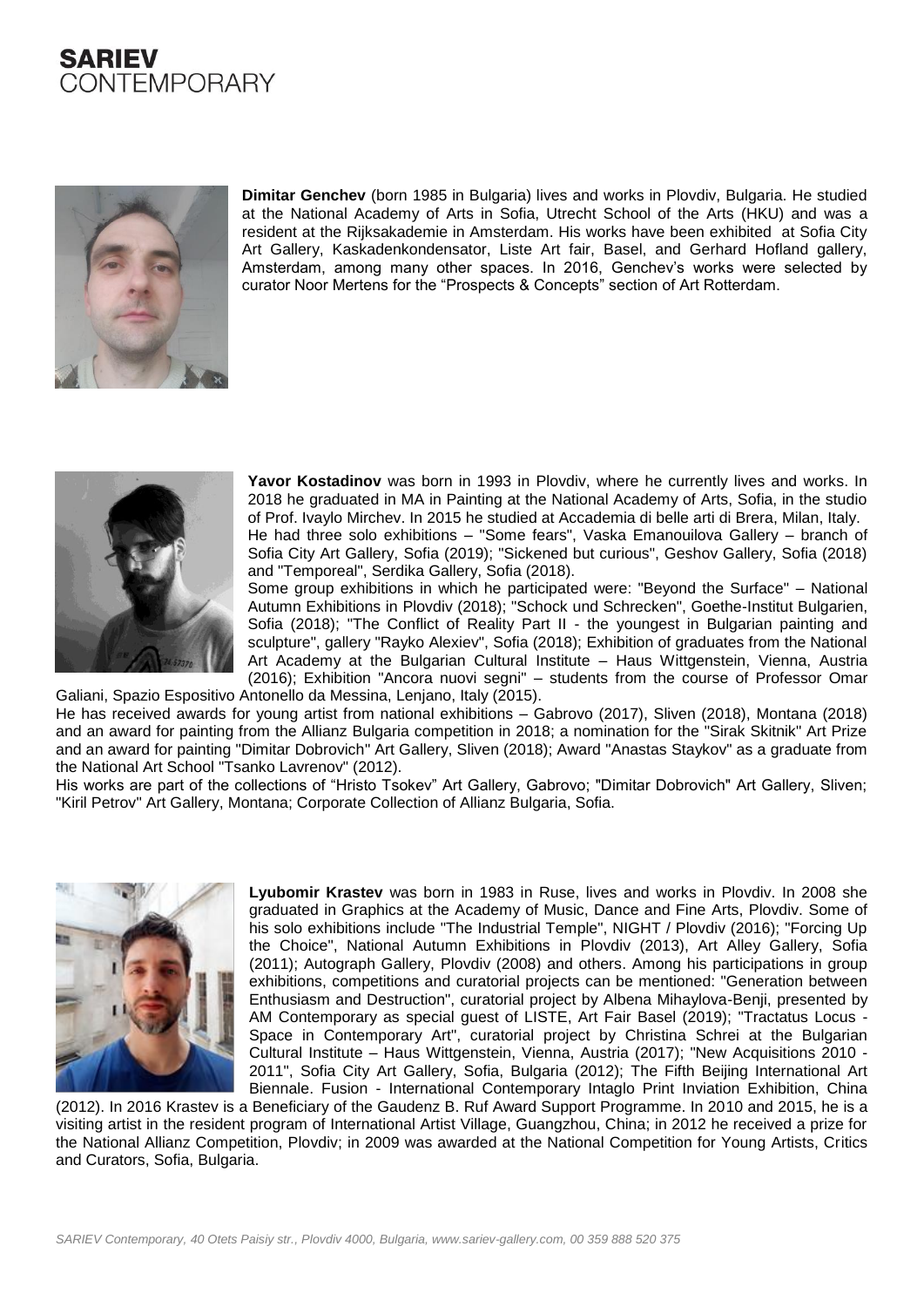



**Dimitar Shopov** was born in 1980 in Kurdzhaly, Bulgaria. He graduated in Stage design in 2007 at the National Academy of Arts in Sofia. His solo shows include: "People, Years, Life", Sariev Contemporary (2017), as well as three solo shows in L'union de Paris Gallery, Plovdiv (2013, 2014, 2015). Selected group shows are: "Immersion - Background: Young Artists from Plovdiv", curated by Vera Mlechevska, Bulgarian Embassy in Helzinki, Finland (2018); "10 years Open Arts: HERE EVERYWHERE", curated by Vladiya Mihaylova (2017); "My Dear Provincialist", curated by Victoria Draganova, Swimming Pool, Sofia (2017); "Let Them Draw", SARIEV Contemporary, Plovdiv (2016); "Collection of 77 self-portraits by Bulgarian artists", National Art Gallery, Sofia (2015); "All I Can Do is Art", Prague (2013); "Gavazov and His Time", Sofia Contemporary Art - "Near, Closer, Together", Sofia, curator Ovul Durmusoglu, (2013); "Shortlist 2011", exhibitions of the nominated artists for the Gaudenz B. Ruf Award, Rayko Aleksiev, Sofia (2011). Part of his projects are "Auction of avant-garde Bulgarian

Art", "Gavazov and his school" performances by Vera Mlechevska and Dimitar Shopov, part of the Night of Museums and Galleries, Plovdiv (2014), "Gavazov" performances, part of the Festival "Otets Paisiy Street - Text", Plovdiv (2012), "Our Business", part of Night of museums and galleries, Nebet tepe, Plovdiv (2011), "At the Djumaya", project of Night of Museums and Galleries, Plovdiv (2010). Over the past 10 years, he has been researching the life and work of the artist Gavazov and searching for artifacts related to him. In 2012 he also released his book-album dedicated to the artist, with which he won the literary prize "South Spring". Residences include: RU, New York, 2016; KulturKontact Austria, 2013, Specialization in Cite international des Arts, Paris, 2007. Dimitar Shopov is the 2017 BAZA / Young Visual Artists Awards winner - a prize attributed by the Sofia City Art Gallery and Institute of Contemporary Art – Sofia.



**Trifon Tashev** was born in Kurdzhaly, graduated in Ethnology at Plovdiv University, lives and works in Plovdiv. He has participated in many exhibitions and festivals, some of which include: "Onomatopoeia", "Analogue Presence", "Art Positive", Sofia Underground, "My Dear Provincialist" and others.



**Martina Vacheva** was born 1988 in Plovdiv, Bulgaria. She lives and works in Plovdiv and Brittany, West France. Martina graduated from the National Academy of Arts in Sofia, majoring in Illustration and Book and Print Graphics, in 2012 she specialized in the illustrator's class of Georg Barber (ATAK) at the Burg Giebichenstein University of Art and Design Halle, Germany.

In 2016, SARIEV Contemporary with the curator Vera Mlechevska presented her first solo show "Sereality" as part of the gallery's BACKGROUND: Young Artists 2016 exhibition. After the success of the show her works have been exhibited in many curatorial exhibitions and projects such as: "Lifestyles and Still Life" curated by Vera Mlechevska, Lubomirov/Angus-Hughes, London, (2016); Exhibition of nominees for the BAZA Award for

contemporary art, Sofia City Art Gallery (2017); "The Image is no Longer Available" curated by Vesela Nozharova, Credo Bonum Gallery, Sofia (2017); "My Dear Provincialist" curated by Victoria Draganova, Swimming Pool, Sofia (2017); "Let Them Draw II (Drawing and Withdrawing)" group show - drawings, curated by Pravdoliub Ivanov at SARIEV Contemporary (2017); "Art start: Young artists to Follow in 2017" curated by Vessela Nozharova, Stefka Tsaneva, Daniela Radeva, Credo Bonum Gallery, Sofia (2017); "Baywatch" curated by Nathalie Hoyos and Rainald Schumacher, KVOST, Berlin (2018); "Dias de Romance" curated by Carmen Ferreyra, Centro Cultural Recoleta, Buenos Aires, Argentina (2018); "Schock und Schrecken" curated by Stefka Tsaneva, Goethe-Institut Bulgarien, Sofia (2018), "Listen to Us – Artistic Intelligence (exhibition of Deutsche Telekom – Art Collection Telekom)" curated by Nathalie Hoyos and Rainald Schumacher, Plovdiv (2019) and others.

In 2019 Martina Vacheva will participate in Art Brussels (25-28 April 2019), where she will be presented by Sariev